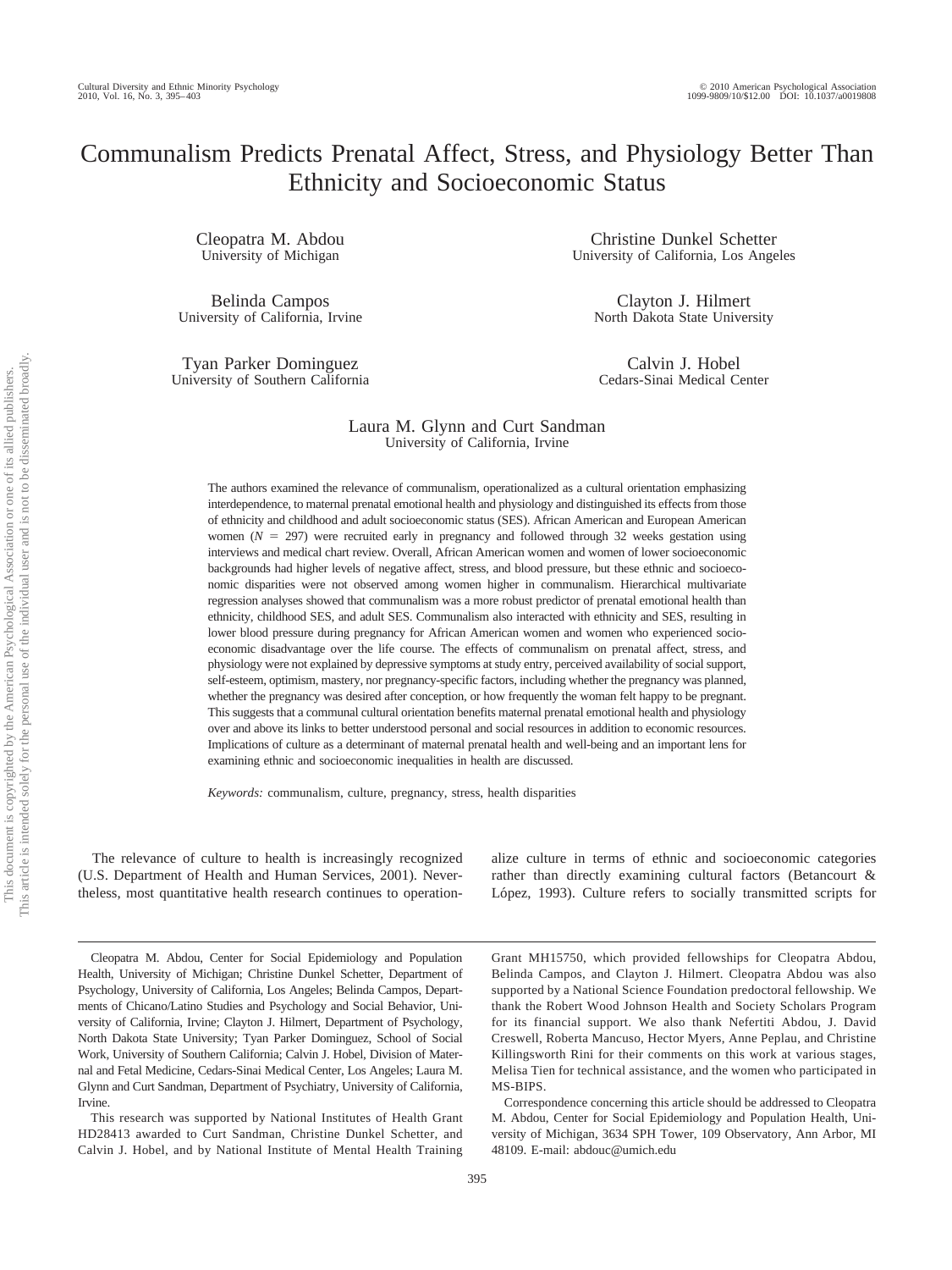living and ascribing meaning to life experiences (Heine, 2008), and is, more concretely, defined by values, attitudes, beliefs, worldviews, and schematic representations of the social world (Hofstede, 1980; Rohner, 1984; Triandis, 1984). Although culture overlaps with race, ethnicity, and even social class, it is conceptually distinct. Thus, research on ethnic and socioeconomic differences in health does not fully capture the contributions of culture to health. Consequently, little is known about whether there are particular social and psychological features of culture that are especially relevant to specific health outcomes, or whether these features of culture affect health in the same manner for all people (James, 1993). Such issues are overlooked particularly in studies of African Americans and European Americans, whose long history in the United States may reduce the salience of culture. The present work takes initial steps to fill these gaps by comparing the relative contributions of ethnicity, socioeconomic status (SES), and *communalism*—a culturally interdependent relational style—to prenatal mental health and physiology.

#### **Culture, Relational Styles, and Nonmaterial Resources**

Operationalizing culture can be daunting. Emerging trends are to approach culture as a multilevel and multidimensional construct. Recent work suggests that cultural processes are best understood when considered at the societal, group, individual, and situational levels (Cohen, 2009; Oyserman, Coon, & Kemmelmeier, 2002a; Oyserman & Uskul, 2008; Triandis, 2001). Albeit sparse, there have been a few efforts to disaggregate group- and individual-level cultural data and examine the implications for health. Dressler (2004), for example, investigated how congruence between grouplevel and individual-level culture, termed *cultural consonance*, affects health in African-origin groups in America and abroad. Dressler's work shows that greater consonance between individual- and group-level cultures confers health benefits to the individual, including lower risk for depression and hypertension (Dressler, Balieiro, Ribeiro, & dos Santos, 2007).

Scientific efforts to better understand culture commonly involve understanding relational approaches, or the values and norms that guide social relationships. Communal relational orientations, such as collectivism and familism, have received a good deal of scientific attention (Boykin et al., 2005; Jagers & Mock, 1995). Despite the popular notion that European Americans are less collectivistic and more individualistic than other U.S. ethnic groups, the scientific evidence is mixed (Oyserman, Coon, & Kemmelmeier, 2002b). It has instead been suggested that all social groups, including middle-class European Americans, socialize for both independence and interdependence and differ in the extent to which these sometimes competing aspects of the self are likely to be cued and prioritized (Gaines, 1997; Oyserman et al., 2002a).

Ethnic and socioeconomic categories are often used as proxies for culture. In turn, these categories are used as indicators of the availability of material resources as well as nonmaterial personal (e.g., self-esteem) and social (e.g., social support) resources (Jackson & Knight, 2006; McLoyd, 1998). In fact, it has been suggested that ethnicity moderates both the *availability* of nonmaterial resources and their *effects* on health and well-being (Sagrestano, Feldman, Rini, Woo, & Dunkel-Schetter, 1999; Taylor & Stanton, 2007), which may be at least partially attributable to cultural factors, particularly to the congruence of individual-level culture

with family and societal cultures. For example, Campos and colleagues (2008) found that familism was associated with more perceived social support and less stress and pregnancy anxiety for both European American and Latina expectant mothers, but the associations were stronger among Latinas, and social support was associated with higher infant birth weight for foreign-born Latinas. Thus, familism appeared to be most valuable in social contexts where it translated into social support for the pregnant woman.

## **Ethnicity, Pregnancy, and Material Resources**

The relatively poor prognosis of African American pregnancies is a major public health concern. African American mothers report significantly higher rates of perceived stress, depression, and discrimination-related stress, all of which have been linked to adverse pregnancy outcomes (Dominguez, Dunkel Schetter, Glynn, Hobel,  $&$  Sandman, 2008; Giscombé $&$  Lobel, 2005). African American women are also more likely to develop diabetes, hypertension, and an array of other medical complications that can compromise pregnancy (Hilmert et al., 2008; Hogan & Ferré, 2001). These psychological and resultant physiological demands contribute to African Americans being born too early (before 37 weeks' gestation) and too small  $(<2,500 \text{ g})$  at approximately twice the rate of European Americans. Indeed, high infant mortality among African Americans accounts for the United States having the highest infant mortality rate of any developed nation (Martin et al., 2006). Evidence linking low birth weight to adverse cardiovascular outcomes later in life (Barker, 2000) and to low birth weight in subsequent generations (Lu & Halfon, 2003) further suggests that the emotional, societal, and financial costs of adverse pregnancy outcomes are compounded over generations.

A major contributor to disparities in pregnancy and other health outcomes between African Americans and European Americans is the disproportionate burden of poverty among African Americans (Krieger, Williams, & Moss, 1997). Higher socioeconomic resources alone do not appear to solve the problem, however. Ethnic disparities persist when SES is controlled, and several studies have found that the African American–European American disparity in pregnancy outcomes actually widens with increases in SES (Blackmore et al., 1993). Such findings suggest that higher SES and upward mobility do not confer the same health benefits for all people.

## **Culture and Health**

The *epidemiological paradox* refers to the phenomenon of favorable health among immigrants and other unassimilated Americans despite limited socioeconomic resources (Abraı´do-Lanza, Armbrister, Flórez, & Aguirre, 2006). This paradox is particularly well documented for early life outcomes including gestation, birth, and early childhood, which are especially sensitive to sociocultural dynamics within the family and broader social network (James, 1993). One explanation for this pattern is that there are cases in which nonmaterial resources derived from culture can buffer the negative health effects of limited material resources and even ethnic minority status. Immigrants may bring culturally based social and behavioral practices to their new environments that protect health despite also possessing liabilities to social status in the United States, such as skin color and language differences.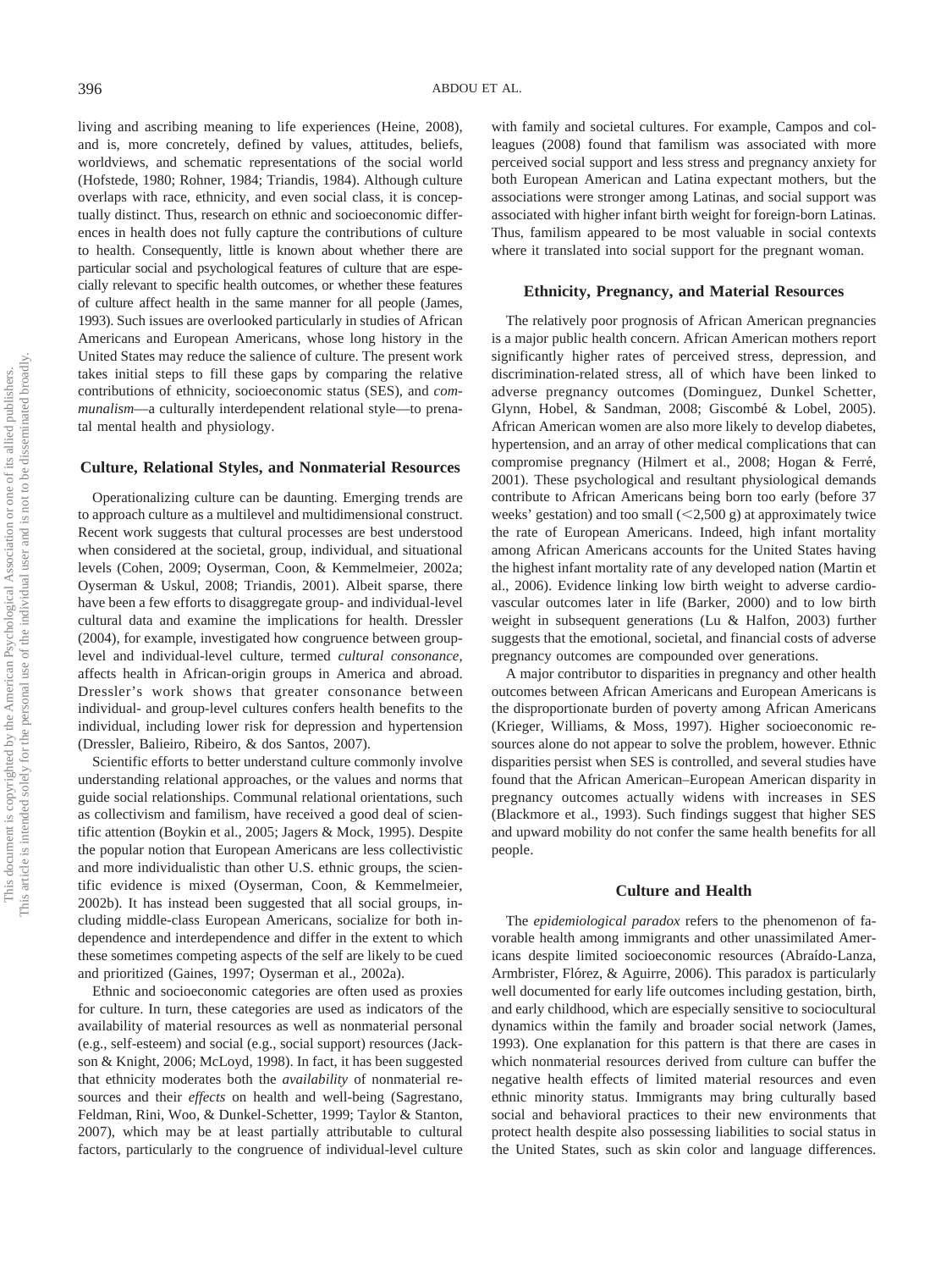This suggests that the use of ethnic and socioeconomic categories as proxies for the availability of resources (both material and nonmaterial) and associated health effects do not sufficiently capture the nuances inherent in these processes.

#### **Present Research and Study Predictions**

We reasoned that the cultural resource explanation for the immigrant paradox may also help shed new light on the impact of culture on African American and European American pregnancies. The overarching research question is: How do culture, ethnicity, and SES *compare* and *interact* as predictors of maternal prenatal emotional health and physiology? We hypothesized that communalism—a cultural orientation emphasizing interdependence should predict prenatal emotional health (perceived stress, anxiety, and depressive symptoms) and physiology (systolic and diastolic blood pressure), particularly for ethnic minorities and those facing socioeconomic disadvantage.

Several parts of this hypothesis warrant elaboration. First, we have conceptualized communalism as a nonmaterial cultural resource, which should be likely to cluster with material and other status-based resources; thus, we expected to find ethnic and socioeconomic differences in communalism. Beyond these associations, we expected to find unique contributions of communalism to maternal prenatal affect, stress, and physiology, such that communalism would attenuate the health consequences of ethnic minority status and socioeconomic disadvantage. Finally, as has been shown in the epidemiological paradox literature, we expected that communalism would be more important in cases where income and other status-based resources are low.

We tested our predictions in two steps: First, we examined group differences (i.e., ethnic and socioeconomic differences) in communalism. Second, we examined the relative and combined contributions (i.e., main effects and interactions) of communalism, ethnicity, and SES to maternal affect, stress, and physiology after accounting for known medical and sociodemographic risk factors that are closely tied to ethnicity and SES as well as to prenatal health status.

#### **Method**

#### **Participants**

Participants were 297 African American and European American women involved in the Multi-Site Behavior in Pregnancy Study (MS-BIPS), a 5-year prospective study of pregnancy conducted between 1997 and 2002 in two hospitals in Southern California. Participants had either public or private health insurance and are representative of the range of women within the standard prenatal care system in the area.

## **Recruitment and Retention**

Of the total potential participants at each site (1,189), 63% met eligibility criteria. The most common reasons for ineligibility (in order of frequency) were non-English speaking, advanced and multiple gestation, and smoking. Of the 754 eligible women, 67.5% (509) consented and attended the initial visit. Women were more likely to drop out of MS-BIPS if they were parous<sup>1</sup> or

African American ( $ps < .05$ ). There was also a trend suggesting that women who dropped out of the study had lower incomes ( $p =$ .06). They did not differ in age or educational attainment ( $p_s$ ) .15). Missing data were imputed at the level of individual items from grand means for continuous variables and grand medians for categorical variables.2 Individual items were missing 8% of data on average. Additional details of the MS-BIPS design, such as exclusion criteria, are reported elsewhere (e.g., Glynn, Dunkel Schetter, Hobel, & Sandman, 2008).

#### **Sample Characteristics**

Sociodemographic characteristics of the overall sample and significance tests of ethnic differences are provided in Table 1. Twenty-three percent of participants were African American (*n* 67) and 77% were non-Hispanic European American  $(n = 230)$ . Participants were 31 years old on average (range  $= 18$  to 43 years). Seventy-four percent of participants were married to the baby's father. Although the sample represented a wide range of income and educational levels, it was skewed toward being middle class on average. Annual household income ranged from under \$5,000 to over \$100,000, with a median annual household income of \$60,000–70,000 for a median household size of three people. Sixteen percent of the sample received public assistance as children. African American and European American participants differed on all sociodemographic characteristics, with the exception of nativity (i.e., U.S.- or foreign-born) and history of smoking.

## **Procedure**

Each participant completed extensive semistructured interviews and medical and ultrasound examinations at three times: 18–20 weeks gestation (Time 1), 24–26 weeks gestation (Time 2), and 30–32 weeks gestation (Time 3). Measures that were thought to be subject to greater social desirability bias were administered as part of a questionnaire that women completed on their own.

Information on pre-pregnancy medical risk, marital status, parity, nativity, ethnicity, and adult socioeconomic factors was obtained via interview and medical exam at Time 1. Data on childhood SES and communalism were obtained via self-administered questionnaire at Time 2. Prenatal well-being was assessed via questionnaire, and blood pressure measurements were taken during medical exams. Both were assessed as composites of measures taken at Times 2 and 3.

## **Measures**

**Pre-pregnancy medical risk.** Pre-pregnancy medical risk was calculated by summing the number of lifetime (pregnancyspecific and general) medical problems or events recorded in participants' medical charts. These included lifetime history of asthma, anemia, high blood pressure, or short cervix, as well as urinary tract infection, antibiotic use, vaginal bleeding, oligohydramnios (i.e., decreased amniotic fluid), threatened abortion, or preterm labor with a previous pregnancy. The number of pre-

<sup>1</sup> *Parous* refers to women with at least one previous live birth.

<sup>2</sup> Results reported here did not differ across multiple methods of imputation of missing data.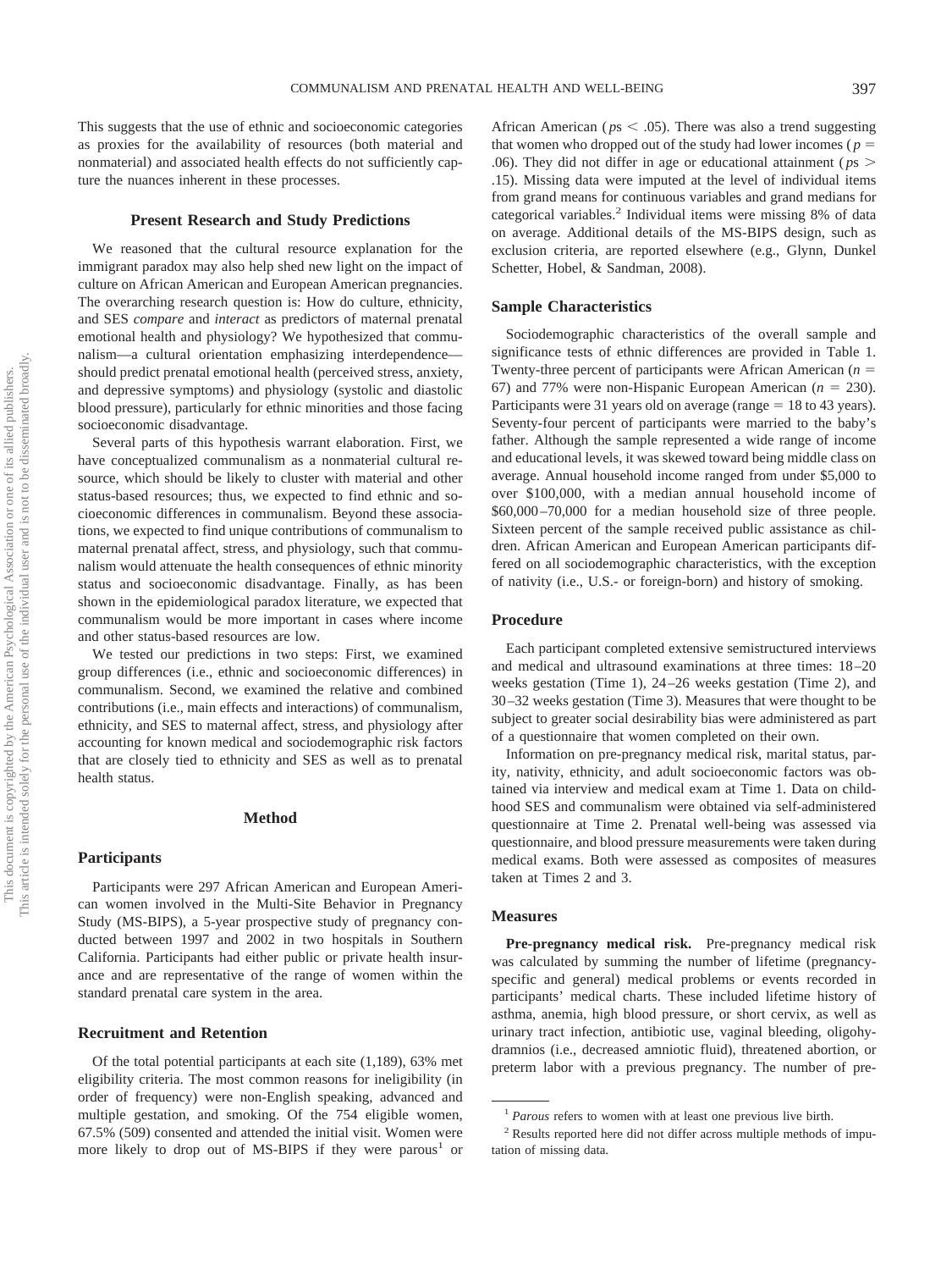| Table 1                                                                                    |  |  |  |  |
|--------------------------------------------------------------------------------------------|--|--|--|--|
| Descriptive Statistics for Full Sample and Stratified by Ethnicity with Significance Tests |  |  |  |  |

| Variable                                                            | All           | African American | European American |         |
|---------------------------------------------------------------------|---------------|------------------|-------------------|---------|
| Mean $(SD)$ age (years)                                             | 31.06(4.44)   | 29.89 (4.79)     | 32.23 (4.09)      | .008    |
| Ever smoked                                                         | 37            | 33               | 38                | ns      |
| Quit smoking prior to current pregnancy, % <sup>a</sup>             | 88            | 68               | 93                | .007    |
| Mean (SD) number of pre-pregnancy medical risks                     | 0.80(1.01)    | 1.34(1.35)       | 0.64(0.82)        | < 0.001 |
| Mean (SD) body mass index                                           | 24.59 (5.66)  | 26.78(6.63)      | 23.96 (5.18)      | < 0.001 |
| Nulliparous, % <sup>b</sup>                                         | 60            | 39               | 66                | < 0.001 |
| $U.S.-born, %$                                                      | 87            | 90               | 87                | ns      |
| Married, %                                                          | 74            | 40               | 84                | < 0.001 |
| Received public assistance as children, %                           | 16            | 28               | 12                | < 0.001 |
| Educational attainment                                              | College       | Some college     | College           | < 0.001 |
| Mean (SD) adjusted household income (thousands $S^c$ ) <sup>c</sup> | 27.86 (16.44) | 17.42 (13.69)    | 30.90 (15.94)     | < 0.001 |
| Mean $(SD)$ communalism                                             | 2.92(0.27)    | 2.84(0.28)       | 2.93(0.26)        | .012    |
| Mean (SD) prenatal distress                                         | 1.47(0.48)    | 1.54(0.51)       | 1.45(0.47)        | ns      |
| Mean <i>(SD)</i> prenatal systolic blood pressure <i>(mmHg)</i>     | 114.68 (9.06) | 117.52 (8.79)    | 113.85 (8.99)     | .003    |
| Mean (SD) prenatal diastolic blood pressure (mmHg)                  | 63.93(6.74)   | 65.52(5.63)      | 64.29(6.53)       | .080    |

<sup>a</sup> This study included only non-smokers. This variable assesses whether smoking cessation occurred before or after conception.  $\frac{b}{c}$  Nulliparous = women with no previous live births. <sup>c</sup> Adjusted household income is the total annual income for a household divided by the number of people dependent on that income (i.e., the amount of income available for each person per year).

pregnancy medical complications ranged from none to six in the present sample ( $M = 0.80$ ,  $SD = 1.01$ ). Pre-pregnancy medical risk was accounted for in all analyses.

**Demographic factors.** Marital status and nativity were accounted for in all analyses because of anticipated links to communalism and pregnancy outcomes. Maternal age was also accounted for in analyses. Nulliparity (no previous pregnancies resulting in a live birth), a known risk factor for adverse pregnancy outcomes, was also accounted for in analyses. Analyses also accounted for body mass index (BMI), which was calculated from pre-pregnancy weight and height. BMI ranged from 16 to 59.47. Only nonsmokers were admitted into the study, but smoking history was assessed using two items: whether women ever smoked (37%) and, for former smokers, whether smoking cessation preceded the pregnancy (88%).

**Childhood SES.** An index of childhood family wealth was created using 17 items found in previous work to be meaningful in capturing socioeconomic context (e.g., home ownership, car ownership, receipt of public assistance) and easily recalled in retrospective reports of the availability of resources in childhood. S ranged from  $-1.61$  to 0.58.

**Adult SES.** An index consisting of the standardized sum of education and annual income adjusted for household size (i.e., the amount of income available per person in the household per year) was computed to capture a somewhat more detailed picture of adult SES (Dominguez et al., 2008). Scores ranged from  $-2.86$  to 5.90.

**Communalism.** Communalism was assessed using two established scales via self-administered questionnaire rather than via faceto-face interviews. A communal orientation toward immediate family was assessed using the Familism Scale (Gaines et al., 1997), developed for use with diverse samples. Ten items assessed familial interdependence, commitment, concern, and prioritization of family goals (e.g., "I owe it to my parents to do well in life"). Communalism toward family and friends was additionally examined using an abbreviated 18-item version of Hui's (1988) INDCOL Scale, which assesses feelings, beliefs, and behavioral intentions demonstrating solidarity and concern for others (e.g., "I prefer to deal with personal problems, instead of consulting friends about them"). Items were rated on a 4-point scale  $(1 = strongly disagree to 4 =$ *strongly agree*). The 28 items were combined with very good reliability ( $\alpha = .82$ ).<sup>3</sup> Further analyses indicated that excluding items would not strengthen the scale. Items were reverse scored as necessary and final communalism scores were calculated by averaging responses, with higher values indicating more communalism. Scores ranged from 2.00 to 3.64.

**Maternal well-being** Maternal well-being measures evaluated depressive symptoms, perceived stress, and state anxiety.

*Depressive symptoms.* Prenatal and postpartum depressive symptoms were assessed using an abbreviated nine-item version (Santor & Coyne, 1997) of the Center for Epidemiological Studies Depression scale (CES–D; Radloff, 1977). Depressive symptoms can be confounded with symptoms that are normative among expectant and new mothers. For this reason, two additional items were dropped from the abbreviated CES–D: "My sleep was restless" and "I felt that everything I did was an effort." Participants rated the extent to which they experienced depressive symptoms during the week prior  $(0 = rarely \ or \ none \ of \ the \ time \ to \ 3 = most)$ *or all of the time*). The alpha coefficients of the seven-item measure were .84 at Time 2 and .86 at Time 3.

*Perceived stress.* A 12-item version of the Perceived Stress Scale was used to assess perceptions of stress (Cohen, Kamarck, & Mermelstein, 1983).<sup>4</sup> Participants rated the extent to which particular stress experiences (e.g., "I felt that my difficulties were so overwhelming that I could not overcome them") were true for

<sup>3</sup> Cronbach's alphas for all measures were comparable when examined for the overall sample and within ethnic subgroups, so are not listed separately.

<sup>4</sup> The full Perceived Stress Scale is 14 items, but this team has used versions with 5, 8, 10, and all 14 items in past studies of pregnant women and found all were reliable (Lobel et al., 1992). The 12-item version reported here is highly correlated with the published brief 10-item Perceived Stress Scale (S. Cohen et al., 1983).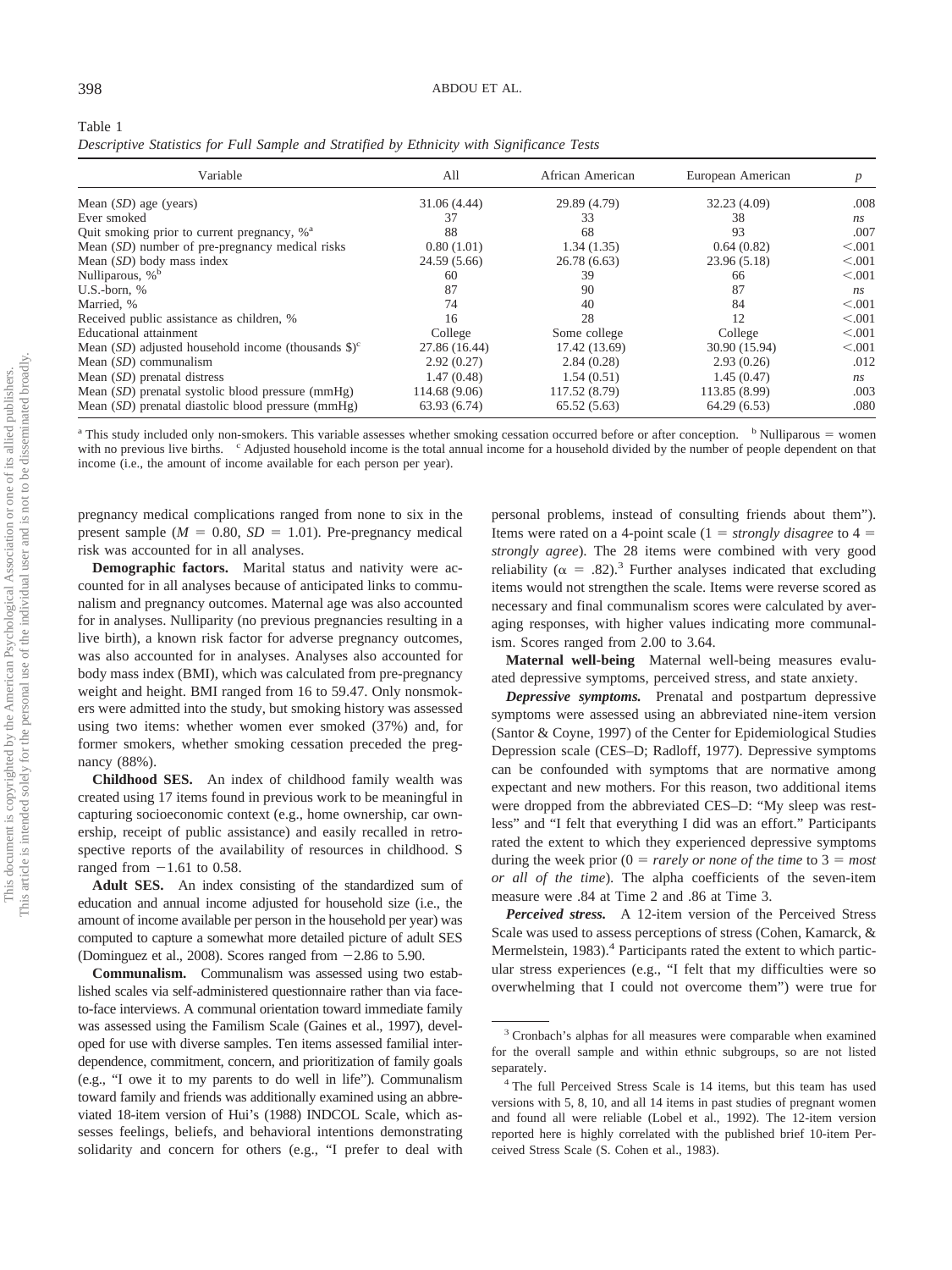them during the week prior from 1 (*never*) to 5 (*almost always*). The alpha coefficient of the 12-item measure was .93 at Time 2.

*State anxiety.* Participants were asked to report their general feelings of anxiety over "the last few days" using the shortened, 10-item State–Trait Anxiety Inventory (Spielberger, 1985). Participants rated items on a scale from 1 (*not at all*) to 4 (*very much*). The alpha coefficients of this measure were .78 at Time 2 and .90 at Time 3.

*Global well-being.* Preliminary analyses revealed that the patterns of association among communalism, ethnicity, and SES and each of the well-being measures was similar across Time 2 and Time 3 measures. Preliminary analyses also revealed that depressive symptoms, perceived stress, and state anxiety were highly correlated at each time point ( $ps < .001$ ). The well-being measures were, therefore, combined into a global prenatal well-being measure ( $\alpha$  = .93; Lobel, Dunkel-Schetter, & Scrimshaw, 1992). Higher average values indicated greater prenatal distress. Prenatal well-being scores ranged from 0.68 to 3.38.

**Maternal physiology.** Blood pressure was assessed at Times 2 and 3 using a Critikon Dinamap Vital Sign Monitor 2100 (GE Health Care, Milwaukee, WI) while participants were seated. Two readings separated by a two-minute rest period were collected and averages of the systolic blood pressure (SBP) and diastolic blood pressure (DBP) values were calculated to ensure accuracy. SBP and DBP distributions were very similar at Times 2 and 3; thus, average prenatal SBP (range  $= 90.50 - 150.00$  mmHg) and DBP (range  $= 45-89.50$  mmHg) scores were created by combining Time 2 and 3 readings.

#### **Results**

#### **Data Analytic Strategy**

Data were analyzed in three steps. First, bivariate correlations were assessed for multicollinearity and preliminary relationships among primary study variables. Second, variability in communalism as a function of ethnicity and socioeconomic status was examined using analysis of variance.<sup>5</sup> Finally, hierarchical multivariate regression analyses were conducted to examine the relative contributions of communalism, ethnicity, childhood SES, adult SES, and their interactions to maternal affect, stress, and physiology. Continuous predictors were centered before entering into regression equations as main effects and interaction terms (Cohen, Cohen, West, & Aiken, 2003).

## **Intercorrelation of Study Variables and Group Differences in Communalism and Outcomes**

Bivariate associations among primary study variables were generally as expected. Communalism was positively correlated with childhood SES ( $r = .32, p < .001$ ) and adult SES ( $r = .13, p =$ .028). Notably, the bivariate association between communalism and childhood SES was stronger than the association between communalism and adult SES, which might be expected of intergenerationally transmitted cultural values that are adopted early in life (Boykin et al., 2005). Communalism was inversely associated with history of smoking  $(r = -.13, p = .024)$ , but was not directly correlated with BMI, pre-pregnancy medical risk, or prenatal blood pressure. Communalism was negatively correlated with pre-

natal distress ( $r = -.26$ ,  $p < .001$ ). Childhood and adult SES were moderately correlated ( $r = .26$ ,  $p < .001$ ). Childhood SES was also inversely correlated with prenatal distress  $(r = -.18, p =$ .002), prenatal SBP ( $r = -.17$ ,  $p = .003$ ), and medical risk ( $r =$  $-13$ ,  $p = 0.030$ ). Childhood SES was not correlated with prenatal DBP or BMI. Adult SES was inversely associated with prenatal distress  $(r = -.21, p < .001)$ , prenatal SBP  $(r = -.17, p = .006)$ , prenatal DBP ( $r = -.12$ ,  $p = .035$ ), medical risk ( $r = -.15$ ,  $p =$ .010), and BMI  $(r = -0.27, p < .001)$ . Prenatal distress was correlated with history of smoking ( $r = -.12$ ,  $p = .041$ ), but not with SBP, DBP, medical risk, or BMI. Prenatal SBP and DBP were highly correlated with one another  $(r = .58, p < .001)$  and with BMI  $(r = .36, p < .001, \text{ for SBP}; r = .30, p < .001, \text{ for }$ DBP). Medical risk was not directly correlated with SBP, DBP, or BMI.

Communalism was negatively skewed in the present sample, with all subgroup means above the scale midpoint  $(2)$ . The distribution of communalism generally followed the distribution of material resources, as expected. Communalism was differentially distributed by ethnicity,  $t(295) = 2.53$ ,  $p = .012$ , and childhood SES,  $t(295) = -3.78$ ,  $p < .001$ , but not by adult SES. Specifically, communalism was higher in European Americans  $(M = 2.93,$  $SD = 0.26$ ) than in African Americans ( $M = 2.84$ ,  $SD = 0.28$ ) and higher in participants above the median childhood SES ( $M = 2.97$ ,  $SD = 0.23$ ) than in participants below the median childhood SES  $(M = 2.86, SD = 0.29)$ . Ancillary multivariate analysis of variance showed that the African American–European American difference in communalism was accounted for by childhood SES, *F*(1,  $(297) = 6.06$ ,  $p = .014$ ; ethnicity no longer significant; and adult SES, *ns*.

### **Predicting Prenatal Affect, Stress, and Physiology**

The same stepwise equation was used in all regression analyses. Step 1 consisted of maternal age, smoking history, BMI, prepregnancy medical history, marital status, nativity, and parity in addition to ethnicity, childhood SES, and adult SES. Communalism was added in Step 2. Finally, two-way interactions of primary independent variables were added in Step 3. Regression analyses are summarized in Table 2, and significant findings are described below.

**Prenatal distress.** The full model accounted for 12% of the variance in prenatal distress. Higher communalism ( $\beta = -.23$ ,  $p < .001$ ) predicted greater well-being, such that there was a 0.5 standard deviation decrease in prenatal distress for every point increase in communalism. Being married also predicted greater well-being ( $\beta = -.20, p = .005$ ). There was a trend toward greater prenatal well-being among women of higher adult SES backgrounds ( $\beta = -.12$ ,  $p = .107$ ). In addition, there was a marginal interaction between communalism and childhood SES ( $\beta = -.13$ ,  $p = .062$ ), indicating that there were emotional health benefits of

<sup>5</sup> This is the only analysis in which SES was treated as a categorical variable, and this was strictly for the purpose of examining ethnic and socioeconomic differences in study outcomes. For this analysis, median splits were used to divide the continuous childhood and adult SES measures into higher and lower SES groups. In all other analyses, including regression analyses, childhood and adult SES were measured continuously.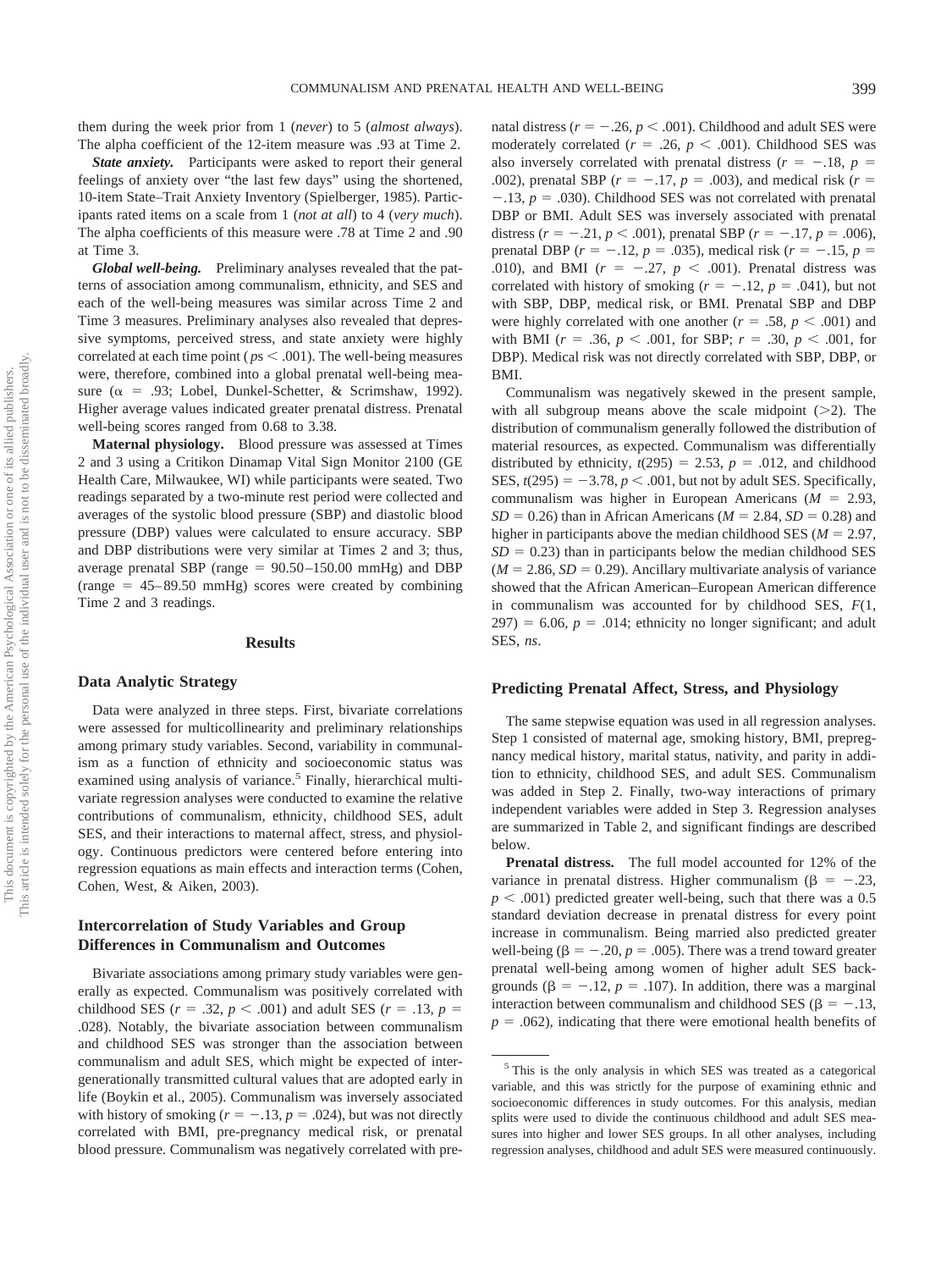|                     | ⋍             |
|---------------------|---------------|
| j                   |               |
| š<br>i              | ¢             |
|                     | í             |
|                     |               |
|                     |               |
|                     |               |
|                     |               |
|                     |               |
| í                   |               |
|                     | j             |
|                     | ţ             |
| į                   |               |
| i                   |               |
|                     |               |
|                     |               |
|                     |               |
|                     |               |
|                     |               |
|                     |               |
|                     |               |
|                     |               |
|                     |               |
|                     | user.         |
|                     |               |
|                     |               |
|                     |               |
| ì                   |               |
| )<br>j              |               |
| I<br>j<br>ì         |               |
| ł<br>l              |               |
|                     |               |
|                     |               |
|                     |               |
| $\overline{1}$<br>l |               |
| CON                 |               |
| ł                   |               |
| í<br>Č              |               |
| ć                   |               |
|                     |               |
|                     |               |
|                     |               |
|                     | $\frac{1}{2}$ |
| ny the.             |               |
|                     |               |
| j<br>ĭ              | ١<br>í        |
| ì                   |               |
| ł<br>ļ<br>)         |               |
| į                   |               |
| ł                   |               |
| C                   |               |
|                     |               |
|                     |               |
| l                   | í             |
| ł                   |               |
|                     |               |
|                     |               |
| ١                   |               |
|                     | З             |
| l his d             |               |
|                     | ć             |
|                     | Ě             |
|                     | į<br>í        |
|                     |               |

Table 2<br>Regression Analyses Predicting Prenatal Affect, Stress, and Physiology *Regression Analyses Predicting Prenatal Affect, Stress, and Physiology*

|                                                                                                                                                                                                                                                                                                                                                                                                |                      |           | Prenatal distress     |                |                |                | Prenatal systolic blood pressure                                                                                                                                                                                                                                                                                                                 |        |                |                | Prenatal diastolic blood pressure |                    |
|------------------------------------------------------------------------------------------------------------------------------------------------------------------------------------------------------------------------------------------------------------------------------------------------------------------------------------------------------------------------------------------------|----------------------|-----------|-----------------------|----------------|----------------|----------------|--------------------------------------------------------------------------------------------------------------------------------------------------------------------------------------------------------------------------------------------------------------------------------------------------------------------------------------------------|--------|----------------|----------------|-----------------------------------|--------------------|
| Variable                                                                                                                                                                                                                                                                                                                                                                                       | ≃                    | SE        |                       | p              | ≃              | <b>SE</b>      |                                                                                                                                                                                                                                                                                                                                                  | d      | മ              | SE <sub></sub> |                                   | p                  |
| Step 1                                                                                                                                                                                                                                                                                                                                                                                         |                      |           |                       |                |                |                |                                                                                                                                                                                                                                                                                                                                                  |        |                |                |                                   |                    |
| Age                                                                                                                                                                                                                                                                                                                                                                                            |                      | S         |                       | ns             |                |                | 1.71                                                                                                                                                                                                                                                                                                                                             | .088   | S              | 50             | 0.47                              | ns                 |
| Former smoker <sup>a</sup>                                                                                                                                                                                                                                                                                                                                                                     |                      | Ë         |                       | ns             | 66             |                | 0.43                                                                                                                                                                                                                                                                                                                                             | ns     |                |                | $-0.24$                           | ns                 |
| When quit smoking <sup>b</sup>                                                                                                                                                                                                                                                                                                                                                                 | $\frac{1}{\sqrt{2}}$ | $\vec{a}$ |                       | ns             | $\ddot{=}$     |                | $-0.66$                                                                                                                                                                                                                                                                                                                                          | ns     | $rac{3}{1}$    |                | $-0.89$                           | ns                 |
| Medical risk                                                                                                                                                                                                                                                                                                                                                                                   |                      |           |                       | ns             |                |                | 1.60                                                                                                                                                                                                                                                                                                                                             | ns     |                |                | 0.64                              | ns                 |
| Body mass index                                                                                                                                                                                                                                                                                                                                                                                | $\frac{1}{2}$        |           |                       | ns             | $\frac{36}{2}$ |                | 6.20                                                                                                                                                                                                                                                                                                                                             | $-001$ | ਤ ਼            |                | 5.20                              | $\overline{00}$    |
| Parous <sup>c</sup>                                                                                                                                                                                                                                                                                                                                                                            | - 07<br>-            | 9999      |                       | ns             | $-17$<br>$-17$ | STTSS5S5S      |                                                                                                                                                                                                                                                                                                                                                  | $.007$ |                | 558585         |                                   | .035               |
| Nativity <sup>d</sup>                                                                                                                                                                                                                                                                                                                                                                          |                      |           |                       | ns             |                |                | $-02.71$<br>$-0.67$                                                                                                                                                                                                                                                                                                                              | ns     | $-14$<br>$-14$ |                | $-2.12$<br>$-0.13$                | ns                 |
| Married <sup>e</sup>                                                                                                                                                                                                                                                                                                                                                                           |                      | $-0.07$   |                       | .005           | $-02$          |                | $-0.33$                                                                                                                                                                                                                                                                                                                                          | ns     | $-0$           |                | $-1.06$<br>$-0.06$                | ns                 |
| Ethnicity <sup>f</sup>                                                                                                                                                                                                                                                                                                                                                                         | $-0$                 |           |                       | ns             | $\overline{0}$ |                | 1.03                                                                                                                                                                                                                                                                                                                                             | ns     | $rac{5}{1}$    | $\overline{0}$ |                                   | ns                 |
| Childhood socioeconomic status                                                                                                                                                                                                                                                                                                                                                                 |                      |           |                       |                |                |                |                                                                                                                                                                                                                                                                                                                                                  |        |                |                |                                   |                    |
| (SES)                                                                                                                                                                                                                                                                                                                                                                                          | $-03$                | S         | $-0.52$               | ns             | $-12$          | $\overline{0}$ | $-2.13$                                                                                                                                                                                                                                                                                                                                          | 034    | $\frac{8}{2}$  | 50             | 1.15                              | ns                 |
| Step <sub>2</sub>                                                                                                                                                                                                                                                                                                                                                                              |                      |           |                       |                |                |                |                                                                                                                                                                                                                                                                                                                                                  |        |                |                |                                   |                    |
| Adult SES                                                                                                                                                                                                                                                                                                                                                                                      | $-12$                | S         | $-1.62$               | $.107$         | $-0.5$         | $\overline{c}$ | $-0.68$                                                                                                                                                                                                                                                                                                                                          | ns     | $-5$           | 50             | $-0.62$                           | ns                 |
| Communalism                                                                                                                                                                                                                                                                                                                                                                                    | $-23$                | Š         | $-3.52$               | $\overline{6}$ | 08             | $\infty$       | 1.46                                                                                                                                                                                                                                                                                                                                             | ns     | $\Xi$          | $\infty$       | 0.20                              | ris                |
| Step 3                                                                                                                                                                                                                                                                                                                                                                                         |                      |           |                       |                |                |                |                                                                                                                                                                                                                                                                                                                                                  |        |                |                |                                   |                    |
| Communalism $\times$ Ethnicity                                                                                                                                                                                                                                                                                                                                                                 | $-0.3$               | S         | $-0.40$               | ns             | $-16$          |                | $-2.26$                                                                                                                                                                                                                                                                                                                                          | .024   | $-16$          | 50             | $-2.20$                           | .028               |
| Communalism × Childhood SES                                                                                                                                                                                                                                                                                                                                                                    | $\Xi$                | S.        | $-1.88$               | .062           | $-0.8$         | 5.8            | $-1.18$                                                                                                                                                                                                                                                                                                                                          | ns     | ō.             | $\ddot{\circ}$ | 0.15                              | ns                 |
| Communalism $\times$ Adult SES                                                                                                                                                                                                                                                                                                                                                                 | $rac{5}{1}$          | S.        | $-0.04$               | ns             | $-0.1$         | $\infty$       | $-0.19$                                                                                                                                                                                                                                                                                                                                          | ns     | $-13$          | $\overline{0}$ | $-1.66$                           | .098               |
| <sup>a</sup> Never smoked = 0, ever smoked = 1. <sup>b</sup> Smoking cessation prior to pregnancy = 1, during pregnancy =<br>foreign-born = 2. $\degree$ Not married = 0, married = 1. $\degree$ African American = 1, European American = 0.<br>prenatal diastolic blood pressure: $R^2 = .13$ for Step 1; $R^2 =$<br><i>Note.</i> For prenatal distress: $R^2 = .11$ for Step 1; $R^2 = .15$ |                      |           | for Step 2; $R^2 =$ . |                |                | $\overline{c}$ | 17 for Step 3. For prenatal systolic blood pressure: $R^2 = 19$ for Step 1; $R^2 = 20$ for Step 2; $R^2 = 23$ for Step 3. For<br>.13 for Step 2; $R^2 = 16$ for Step 3. For all three models, $df = 286$ for Step 1, $df = 284$ for Step 2, and $df = 281$ for Step 3.<br>$\degree$ Nulliparous = 0, parous (at least one previous live birth) = |        |                |                |                                   | $^4$ U.S.-born $=$ |

400 ABDOU ET AL.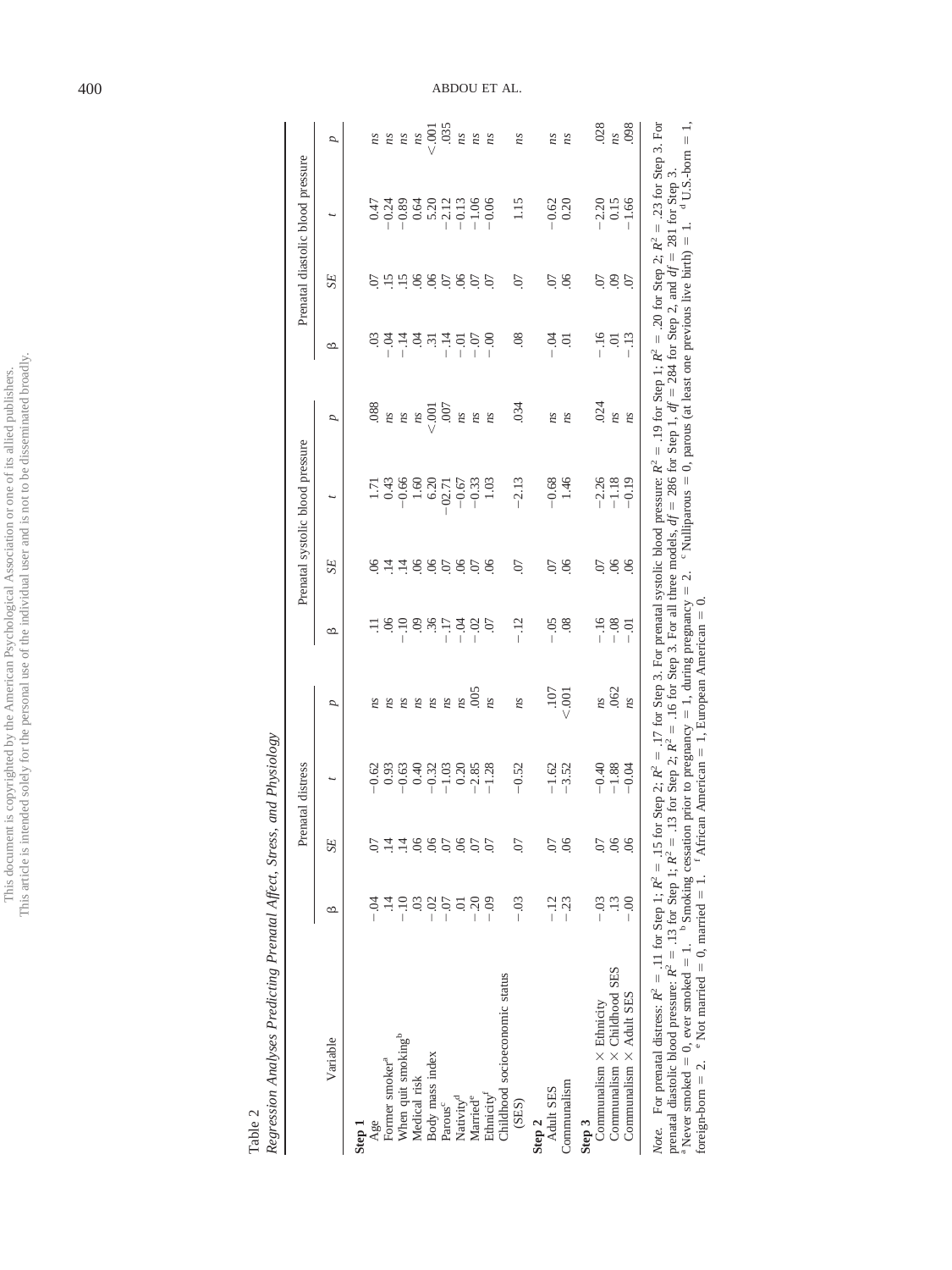communalism among women from lower childhood SES backgrounds.

**Prenatal blood pressure.** The full model accounted for 18% of the variance in SBP. Higher BMI ( $\beta = .36, p < .001$ ), giving birth for the first time ( $\beta$  = -.17,  $p$  = .007), and a lower childhood SES background ( $\beta = -.12$ ,  $p = .034$ ) predicted higher SBP. In addition, communalism and ethnicity interacted to predict SBP ( $\beta = -.16$ ,  $p = .024$ ), indicating that higher communalism was associated with lower SBP, but only for African American women.

The full model accounted for 11% of the variance in DBP. As with the model predicting SBP, higher BMI  $(\beta = .31, p < .001)$ and giving birth for the first time ( $\beta = -.14$ ,  $p = .035$ ) predicted higher DBP. In addition, communalism interacted with ethnicity  $(\beta = -.16, p = .028)$  and marginally with adult SES ( $\beta = -.13$ ,  $p = .098$ ), with higher communalism levels predicting lower DBP for African American women and women with lower adult SES.

**Alternative hypotheses.** One possible alternative explanation for the results reported here is that some other factor leads women to report higher communalism and to have better prenatal health. For instance, it is possible that women who have more social support or who tend to be more optimistic report being more communal and have better emotional health and lower blood pressure. Such alternative hypotheses should be most relevant to emotional health outcomes because both communalism and emotional health were measured as self-report. Therefore, given space constraints, we present the results of alternative hypothesis testing for emotional health only. Alternative hypotheses were tested by examining the stability of the communalism effect when accounting for pregnancy-specific factors (i.e., whether the pregnancy was planned, is currently wanted, and how frequently the woman is happy to be pregnant) and key social and personal resources known in the literature to be associated with health—namely, depressive symptoms at baseline, social support, self-esteem, optimism, and mastery.

Eight separate regression analyses were run exactly as described in the data analysis section with the addition one of these variables in Step 1. The effect of communalism was reduced, but remained significant in each analysis predicting emotional health ( $\beta = -0.21$ ,  $p <$ .001, in the model accounting for whether the pregnancy was planned;  $\beta$  = -.18,  $p$  = .003, in the model accounting for whether the pregnancy is now wanted;  $\beta = -.18$ ,  $p = .003$ , in the model accounting for whether how frequently the woman feels happy to be pregnant;  $\beta = -.14$ ,  $p = .012$ , in the model accounting for depressive symptoms at baseline;  $\beta = -.14$ ,  $p = .019$ , in the model accounting for social support;  $\beta = -.12$ ,  $p = .033$ , in the model accounting for self-esteem;  $\beta = -.11$ ,  $p = .054$ , in the model accounting for optimism; and  $\beta = -.14$ ,  $p = .008$ , in the model accounting for mastery, as compared with  $\beta = -0.23$ ,  $p < 0.001$ , in the original model). This suggests that, as is the case with communalism and socioeconomic resources, there is some overlap between communalism and pregnancy-specific factors and other personal and social resources that are known to confer health benefits; nevertheless, communalism is distinct conceptually and in its effect on health.

#### **Discussion**

This is the first study to compare the contributions of ethnicity, adult and childhood SES, and a relational cultural factor—namely, communalism—to maternal prenatal emotional health and physiology in a sample of African American and European American expectant mothers. Most notably, we found support for the prediction that communalism is a stronger predictor of prenatal negative affect and stress than ethnicity and life span SES. In addition, communalism interacted with ethnicity to predict prenatal SBP and DBP, potentially important indicators of maternal physical health. Higher communalism was associated with lower prenatal blood pressure among African American women and among women who had experienced socioeconomic disadvantage as children or adults. It was also marginally associated with better emotional health among women from lower childhood SES backgrounds, eliminating the group-based disparities that were observed in the full sample and among participants who had lower communalism.

Although endorsement of communalism was negatively skewed in the present study for both African Americans and European Americans ( $Ms = 2.84$  and 2.93, respectively), European American women were significantly higher than African American women in communalism. This ethnic difference may at first glance seem counter to expectations. However, this pattern is consistent with our prediction based on the literature that the nonmaterial cultural resource of communalism would tend to cluster with material resources (e.g., income). It is well established that higher SES provides greater access to social relationships as well as more opportunities to savor those relationships and to engage in positive social interactions (McLoyd, 1998).

The general pattern of findings in the present study is consistent with the epidemiological paradox (Abraído-Lanza et al., 2006) and other literatures alluding to the health benefits of cultural contexts that emphasize the value of social integration, interpersonal relationships, and the social self (Boykin et al., 2005). Childhood seems to be a particularly influential time for the formation of a communal cultural orientation. The present research also expands existing empirical perspectives, showing that—like Asians and Latinos—Africans Americans and European Americans may derive important health benefits from a communal approach to interpersonal relationships and ready access to the resources that these relationships can provide. Furthermore, the present research indicates that the greatest health benefits of communalism may be derived in contexts characterized by lower status or marginalization, namely among African American women and women experiencing socioeconomic disadvantage at some point in the life course.

#### **Limitations**

A few sample characteristics limit generalizability of the findings reported here. Health status and outcomes were favorably skewed within the present sample because of stringent exclusion criteria imposed to facilitate measurement of stress biomarkers. Among the more notable of these, current smokers were excluded from participation. To address this limitation, history of smoking and smoking cessation before pregnancy were assessed and accounted for in analyses. However, we note that smoking history had little to no relationship with key study variables and had little effect on health outcomes examined in this study. Similarly, the sample was somewhat truncated with respect to SES. Although participants receiving public assistance were sampled, this study like many studies of pregnancy—did not include indigent, home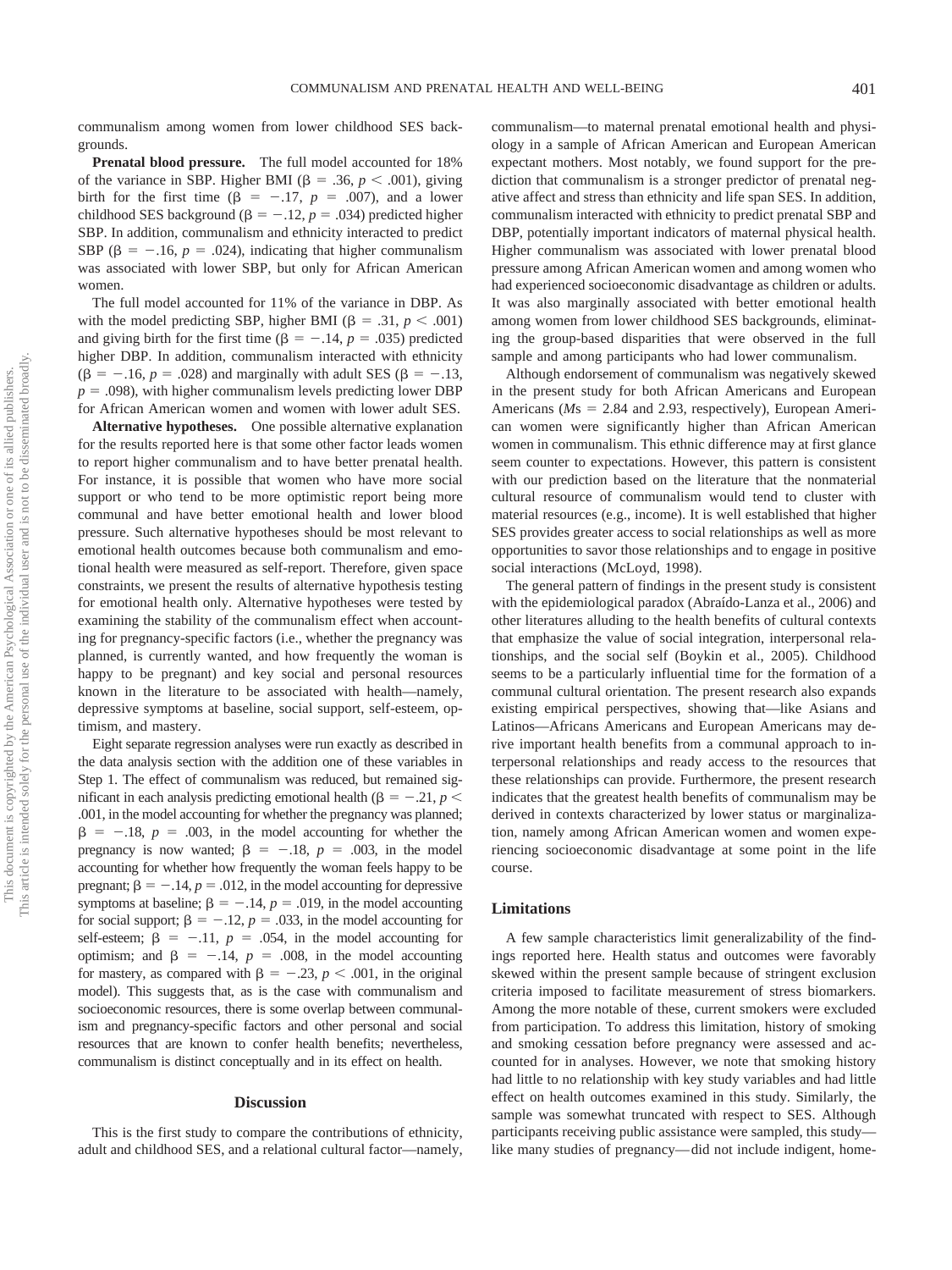less, or very poor women who do not reach the prenatal care system at all. In addition, African American women and lower income women were somewhat less likely to be retained in the present study. Because the health benefits of communalism were greatest for African American women and women who experienced socioeconomic disadvantage as children or adults, this limitation implies that the results reported here would be more pronounced in a poorer or predominately African American sample. In addition, this study took a relatively narrow view of culture by including only one specific facet of culture—communalism. The present study represents a step in the right direction in terms of examining more expansive and nuanced approaches to individualand group-based inequalities in health. Nevertheless, the models accounted for only 11% to 18% of the variance in prenatal health status, suggesting that there are still critical omissions from our explanatory models. Studies taking a broader view of culture and focusing on the substantive aspects of culture that shape beliefs about the self and surrounding world may be a promising means for closing these remaining gaps in our knowledge.

## **Conclusion**

The present study is the first to test the hypothesis that the cultural resource of communalism is protective of prenatal emotional and physical health, particularly for African Americans and women with fewer current or lifetime socioeconomic resources. Results provide preliminary support for communalism as a stronger predictor of emotional health than ethnicity, childhood SES, or adult SES. In addition, higher communalism eliminated ethnic and socioeconomic differences in blood pressure, a potentially important indicator of prenatal physical health. The present findings reinforce the hypothesis that an interdependent relational orientation can confer benefits to emotional and physical health and expand its relevance beyond immigrant populations to African Americans and European Americans. These findings also hint at the intriguing possibility that cultural resources may help to buffer status-based stressors, thereby minimizing ethnic and socioeconomic inequalities in health and well-being. Finally, the present work is consistent with ongoing calls in the literature to distinguish complex sociocultural constructs, including ethnicity, SES, and culture, and to directly take into account how they interact with one another (e.g., Betancourt & López, 1993; Markus, 2008) to arrive at a more complete and nuanced understanding of health in U.S. individuals and populations.

#### **References**

- Abraído-Lanza, A., Armbrister, A., Flórez, K., & Aguirre, A. N. (2006). Toward a theory-driven model of acculturation in public health research. *American Journal of Public Health, 96,* 1342–1346.
- Barker, D. J. (2000). In utero programming of cardiovascular disease. *Theriogenology, 53,* 555–574.
- Betancourt, H., & López, S. R. (1993). The study of culture, ethnicity, and race in American psychology. *American Psychologist, 48,* 629–637.
- Blackmore, C. A., Ferré, C. D., Rowley, D. L., Hogue, C. J., Gaiter, J., & Atrash, H. (1993). Is race a risk factor or a risk marker for preterm delivery? *Ethnicity & Disease, 3,* 372–377.
- Boykin, A. W., Albury, A., Tyler, K. M., Hurley, E. A., Bailey, C. T., & Miller, O. A. (2005). Culture-based perceptions of academic achieve-

ment among low-income elementary students. *Cultural Diversity and Ethnic Minority Psychology, 11,* 339–350.

- Campos, B., Dunkel Schetter, C., Abdou, C. M., Hobel, C. J., Glynn, L. M., & Sandman, C. A. (2008). Familialism, social support, and stress: Positive implications for pregnant Latinas. *Journal of Cultural Diversity and Ethnic Minority Psychology, 14,* 155–162.
- Cohen, A. B. (2009). Many forms of culture. *American Psychologist, 64,* 194–204.
- Cohen, J., Cohen, P., West, S. G., & Aiken, L. S. (2003). *Applied multiple regression/correlation analysis for the behavioral sciences* (3rd ed.). Mahwah, NJ: Erlbaum.
- Cohen, S., Kamarck, T., & Mermelstein, R. A. (1983). A global measure of perceived stress. *Journal of Health and Social Behavior, 24,* 385–396.
- Dominguez, T. P., Dunkel Schetter, C., Glynn, L. M., Hobel, C., & Sandman, C. A. (2008). Racial differences in birth outcomes: The role of general, pregnancy, and racism stress. *Health Psychology, 27,* 194–203.
- Dressler, W. W. (2004). Culture and the risk of disease. *British Medical Bulletin, 69,* 21–31.
- Dressler, W. W., Balieiro, M. C., Ribeiro, R. P., & dos Santos, J. E. (2007). A prospective study of cultural consonance and depressive symptoms in Brazil. *Social Science & Medicine, 65,* 2058–2069.
- Gaines, S. O., Jr. (1997). Communalism and the reciprocity of affection and respect among interethnic married couples. *Journal of Black Studies, 27,* 352–364.
- Gaines, S. O., Jr., Marelich, W. D., Bledsoe, K. L., Steers, W. N., Henderson, M. C., Granrose, C. S., . . . Page, M. S. (1997). Links between race/ethnicity and cultural values as mediated by racial/ethnic identity and moderated by gender. *Journal of Personality and Social Psychology, 72,* 1460–1476.
- Giscombé, C. L., & Lobel, M. (2005). Explaining disproportionately high rates of adverse birth outcomes among African Americans: The impact of stress, racism, and related factors in pregnancy. *Psychological Bulletin, 131,* 662–683.
- Glynn, L. M., Dunkel Schetter, C., Hobel, C. J., & Sandman, C. A. (2008). Pattern of perceived stress and anxiety in pregnancy predicts preterm birth. *Health Psychology, 27,* 43–51.
- Heine, S. J. (2008). *Cultural psychology.* New York: Norton.
- Hilmert, C. J., Dunkel Schetter, C., Parker Dominguez, T., Abdou, C. M., Hobel, C. J., Glynn, L., & Sandman, C. (2008). Stress and blood pressure during pregnancy: Racial differences and associations with birthweight. *Psychosomatic Medicine, 70,* 57–64.
- Hofstede, G. (1980). *Culture's consequences.* Beverly Hills, CA: Sage.
- Hogan, V. K., & Ferré, C. D. (2001). The social context of pregnancy for African American women. *Maternal and Child Health Journal, 5,* 67–69.
- Hui, C. H. (1988). Measurement of individualism–collectivism. *Journal of Research on Personality, 22,* 17–36.
- Jackson, J. S., & Knight, K. M. (2006). Race and self-regulatory health behaviors: The role of the stress response and the HPA axis in physical and mental health disparities. In K. W. Schaie & L. L. Carstensen (Eds.), *Social structures, aging, and self-regulation in the elderly* (pp. 189– 239). New York: Springer.
- Jagers, R. J., & Mock, L. O. (1995). The Communalism Scale and collectivistic–individualistic tendencies: Some preliminary findings. *Journal of Black Psychology, 21,* 153–167.
- James, S. A. (1993). Racial and ethnic differences in infant mortality and low birth weight: A psychosocial critique*. Annals of Epidemiology, 3,* 130–136.
- Krieger, N., Williams, D. R., & Moss, N. E. (1997). Measuring social class in U.S. public health research: Concepts, methodologies, and guidelines. *Annual Review of Public Health, 18,* 341–378.
- Lobel, M., Dunkel-Schetter, C., & Scrimshaw, S. C. (1992). Prenatal maternal stress and prematurity: A prospective study of socioeconomically disadvantaged women. *Health Psychology, 11,* 32–40.
- Lu, M. C., & Halfon, N. (2003). Racial and ethnic disparities in birth